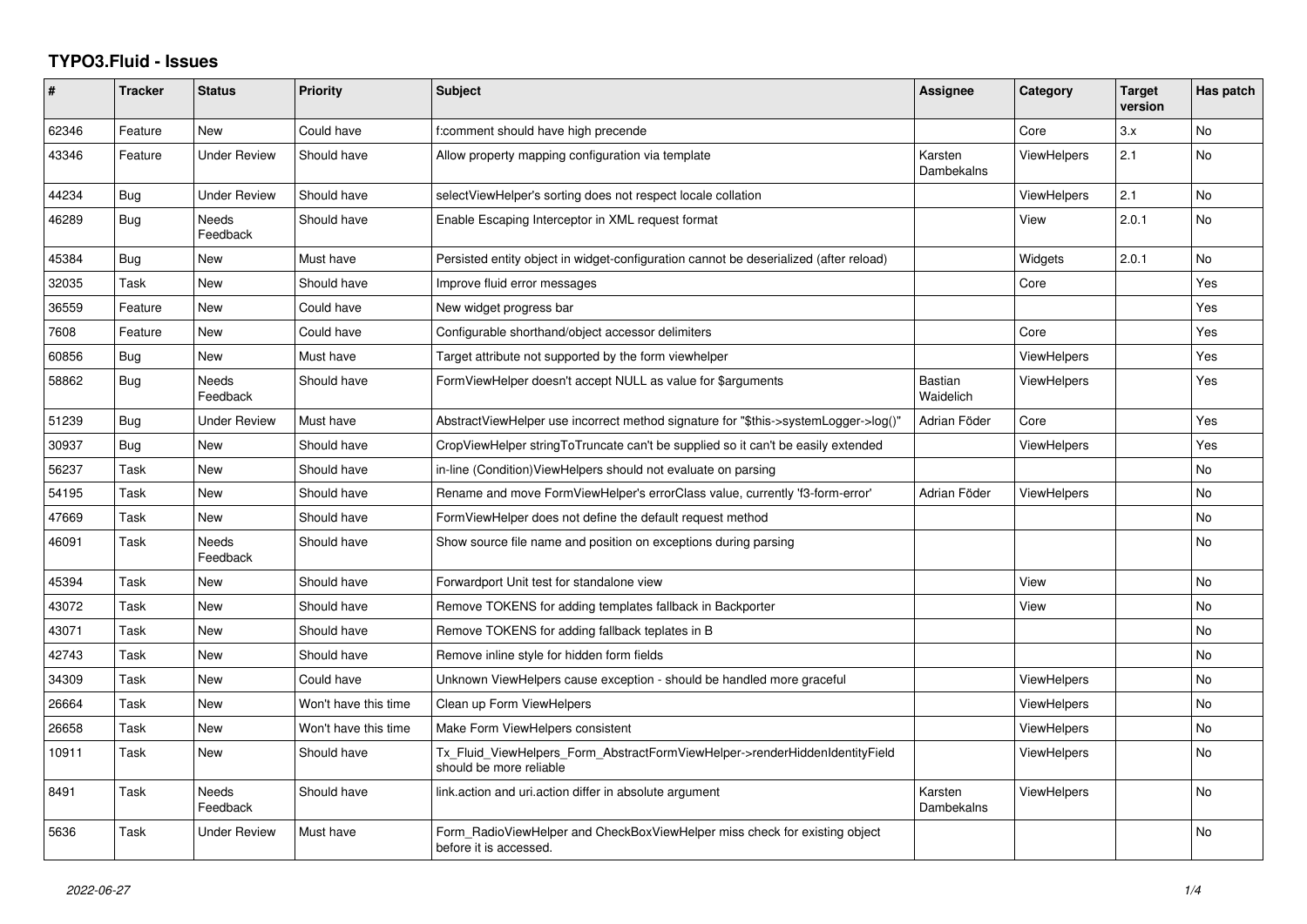| #     | <b>Tracker</b> | <b>Status</b>       | <b>Priority</b> | Subject                                                                                       | <b>Assignee</b>        | Category    | <b>Target</b><br>version | Has patch |
|-------|----------------|---------------------|-----------------|-----------------------------------------------------------------------------------------------|------------------------|-------------|--------------------------|-----------|
| 60271 | Feature        | New                 | Should have     | Paginate viewhelper, should also support arrays                                               |                        |             |                          | No        |
| 60181 | Feature        | New                 | Could have      | Caching mechanism for Fluid Views/Templates                                                   |                        | View        |                          | No        |
| 60003 | Feature        | New                 | Should have     | Add required-Attribute to f:form.password                                                     |                        | ViewHelpers |                          | No        |
| 52640 | Feature        | <b>Under Review</b> | Should have     | Create an UnlessViewHelper as opposite to the IfViewHelper                                    | Marc Neuhaus           |             |                          | No        |
| 51277 | Feature        | New                 | Should have     | ViewHelper context should be aware of actual file occurrence                                  |                        |             |                          | No        |
| 51100 | Feature        | New                 | Must have       | Links with absolute URI should have the option of URI Scheme                                  |                        | ViewHelpers |                          | No        |
| 49756 | Feature        | <b>Under Review</b> | Should have     | Select values by array key in checkbox viewhelper                                             |                        |             |                          | No        |
| 46545 | Feature        | New                 | Should have     | Better support for arrays in options of SelectViewHelper                                      |                        |             |                          | No        |
| 46257 | Feature        | <b>Under Review</b> | Should have     | Add escape sequence support for Fluid                                                         |                        | Core        |                          | No        |
| 45153 | Feature        | New                 | Should have     | f:be.menus.actionMenuItem - Detection of the current select option is insufficient            |                        |             |                          | No        |
| 42397 | Feature        | New                 | Should have     | Missing viewhelper for general links                                                          |                        |             |                          | <b>No</b> |
| 40081 | Feature        | New                 | Should have     | Allow assigned variables as keys in arrays                                                    |                        |             |                          | No        |
| 39936 | Feature        | New                 | Should have     | registerTagAttribute should handle default values                                             |                        | ViewHelpers |                          | No        |
| 38130 | Feature        | New                 | Should have     | Checkboxes and multiple select fields should have an assignable default value                 |                        |             |                          | No        |
| 37095 | Feature        | New                 | Should have     | It should be possible to set a different template on a Fluid TemplateView inside an<br>action | Christopher<br>Hlubek  |             |                          | No        |
| 36410 | Feature        | New                 | Should have     | Allow templates to send arguments back to layout                                              |                        | ViewHelpers |                          | No        |
| 33394 | Feature        | Needs<br>Feedback   | Should have     | Logical expression parser for BooleanNode                                                     | <b>Tobias Liebig</b>   | Core        |                          | No        |
| 33215 | Feature        | New                 | Should have     | RFC: Dynamic values in ObjectAccess paths                                                     |                        |             |                          | No        |
| 31955 | Feature        | New                 | Should have     | f:uri.widget                                                                                  |                        | Widgets     |                          | No        |
| 30555 | Feature        | New                 | Could have      | Make TagBuilder more extensible                                                               |                        | Core        |                          | No        |
| 10472 | Feature        | New                 | Could have      | Fluid Standalone distribution                                                                 |                        | Core        |                          | No        |
| 8989  | Feature        | Needs<br>Feedback   | Could have      | Search path for fluid template files                                                          |                        | View        |                          | No        |
| 5933  | Feature        | Accepted            | Should have     | Optional section rendering                                                                    | Sebastian<br>Kurfuerst | ViewHelpers |                          | <b>No</b> |
| 3725  | Feature        | New                 | Could have      | CSS Engine                                                                                    | Christian Müller       | ViewHelpers |                          | No        |
| 3291  | Feature        | Needs<br>Feedback   | Should have     | Cacheable viewhelpers                                                                         |                        |             |                          | <b>NO</b> |
| 65424 | Bug            | <b>Under Review</b> | Should have     | SelectViewHelper must respect option(Value Label)Field for arrays                             |                        | ViewHelpers |                          | No        |
| 59057 | Bug            | <b>Under Review</b> | Must have       | Hidden empty value fields shoud be disabled when related field is disabled                    | Bastian<br>Waidelich   | ViewHelpers |                          | No        |
| 58983 | <b>Bug</b>     | New                 | Should have     | format.date does not respect linebreaks and throws exception                                  |                        |             |                          | No        |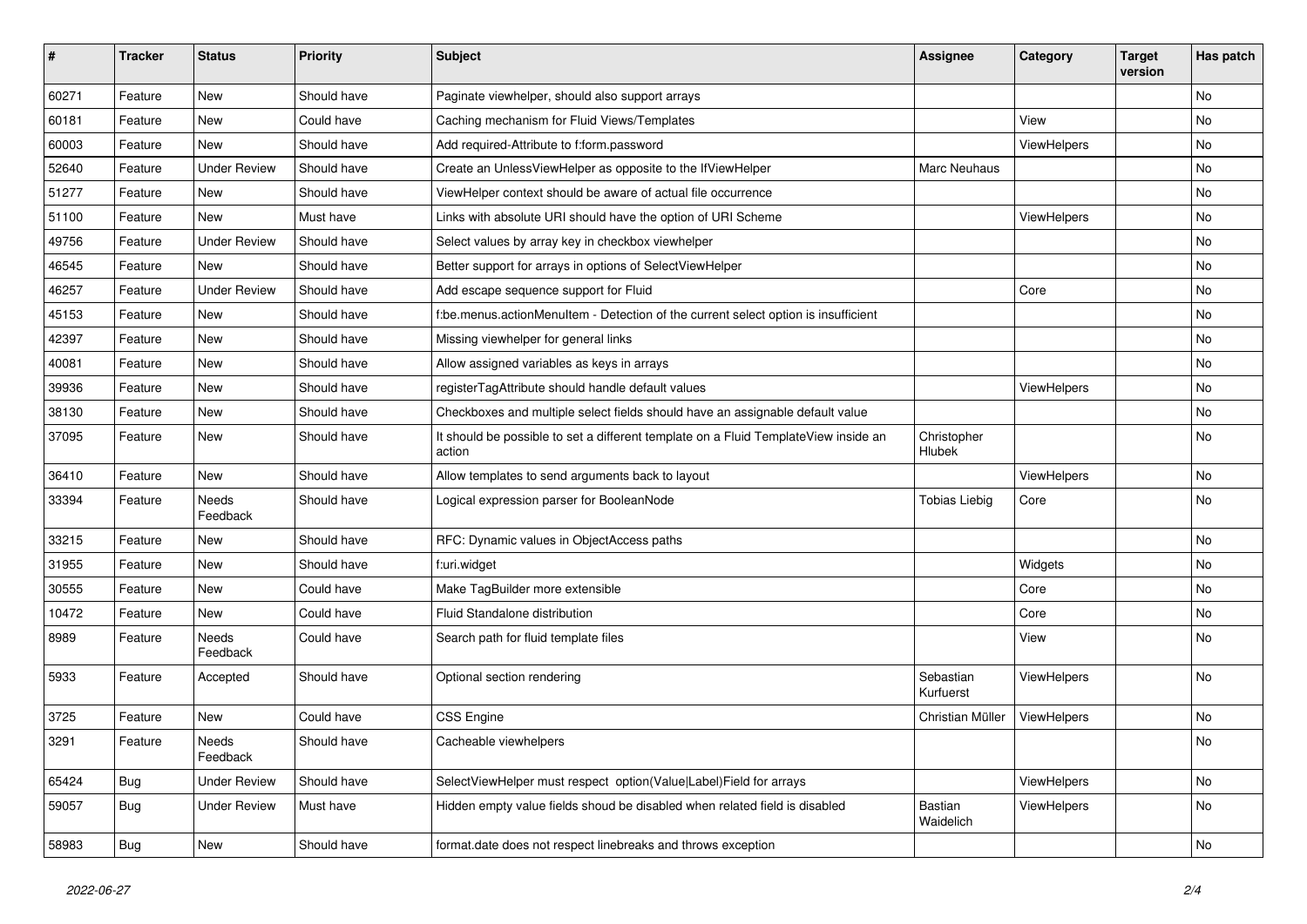| #     | <b>Tracker</b> | <b>Status</b>       | <b>Priority</b> | Subject                                                                                                     | <b>Assignee</b>        | Category    | <b>Target</b><br>version | Has patch |
|-------|----------------|---------------------|-----------------|-------------------------------------------------------------------------------------------------------------|------------------------|-------------|--------------------------|-----------|
| 58921 | Bug            | New                 | Should have     | f:form.* VHs crash if NOT inside f:form but followed by f:form                                              |                        |             |                          | <b>No</b> |
| 57885 | Bug            | New                 | Must have       | Inputs are cleared from a second form if the first form produced a vallidation error                        |                        |             |                          | No        |
| 55008 | Bug            | <b>Under Review</b> | Should have     | Interceptors should be used in Partials                                                                     | Christian Müller       |             |                          | No        |
| 54284 | Bug            | New                 | Should have     | Default Option for Switch/Case VH                                                                           |                        | ViewHelpers |                          | No        |
| 53806 | Bug            | <b>Under Review</b> | Should have     | Paginate widget maximumNumberOfLinks rendering wrong number of links                                        | Bastian<br>Waidelich   | Widgets     |                          | <b>No</b> |
| 52591 | Bug            | New                 | Should have     | The Pagination Widget broken for joined objects                                                             |                        |             |                          | No        |
| 50888 | Bug            | <b>Under Review</b> | Should have     | WSOD by changing name of section and if Fluid caches are generated                                          |                        |             |                          | <b>No</b> |
| 49600 | Bug            | New                 | Should have     | f:form tag shown as a HTML on frontend                                                                      |                        | ViewHelpers |                          | No        |
| 49038 | Bug            | New                 | Must have       | form select does not select the first item if prependOptionValue is used                                    |                        |             |                          | No        |
| 47006 | Bug            | <b>Under Review</b> | Should have     | widget identifier are not unique                                                                            |                        |             |                          | No        |
| 40064 | Bug            | New                 | Must have       | Multiselect is not getting persisted                                                                        |                        | ViewHelpers |                          | No        |
| 39990 | Bug            | New                 | Should have     | Same form twice in one template: hidden fields for empty values are only rendered<br>once                   |                        | Core        |                          | <b>No</b> |
| 38369 | Bug            | New                 | Must have       | Resource ViewHelpers should not fall back to request package                                                |                        | View        |                          | No        |
| 37619 | Bug            | New                 | Should have     | Fatal Error when using variable in name attribute of Section ViewHelper                                     |                        | ViewHelpers |                          | No        |
| 36655 | Bug            | New                 | Should have     | <b>Pagination Links</b>                                                                                     |                        | Widgets     |                          | <b>No</b> |
| 34682 | Bug            | <b>Under Review</b> | Should have     | Radio Button missing checked on validation error                                                            |                        | ViewHelpers |                          | No        |
| 33628 | Bug            | Needs<br>Feedback   | Must have       | Multicheckboxes (multiselect) for Collections don't work                                                    | Christian Müller       | ViewHelpers |                          | <b>No</b> |
| 33551 | Bug            | New                 | Must have       | View helper values break out of a partial scope                                                             | Sebastian<br>Kurfuerst | Core        |                          | <b>No</b> |
| 28554 | Bug            | New                 | Should have     | (v4) implement feature flag to disable caching                                                              |                        |             |                          | No        |
| 28553 | Bug            | New                 | Should have     | improve XHProf test setup                                                                                   |                        |             |                          | No        |
| 28552 | Bug            | New                 | Should have     | (v5) write ViewHelper test for compiled run; adjust functional test to do two passes<br>(uncached & cached) |                        |             |                          | <b>No</b> |
| 28551 | Bug            | Accepted            | Should have     | (v4) backport VHTest                                                                                        | Sebastian<br>Kurfuerst |             |                          | <b>No</b> |
| 28550 | Bug            | New                 | Should have     | (v4) make widgets cacheable, i.e. not implement childnodeaccess interface                                   |                        |             |                          | No        |
| 28549 | <b>Bug</b>     | New                 | Should have     | make widgets cacheable, i.e. not implement childnodeaccess interface                                        |                        |             |                          | No        |
| 27607 | <b>Bug</b>     | New                 | Must have       | Make Fluid comparisons work when first element is STRING, second is NULL.                                   |                        | Core        |                          | No        |
| 12863 | Bug            | New                 | Should have     | Attributes of a viewhelper can't contain a '-'                                                              | Sebastian<br>Kurfuerst | Core        |                          | No        |
| 8648  | Bug            | New                 | Should have     | format.crop ViewHelper should support all features of the crop stdWrap function                             |                        | ViewHelpers |                          | No        |
| 3481  | <b>Bug</b>     | New                 | Should have     | Use ViewHelperVariableContainer in PostParseFacet                                                           |                        | Core        |                          | No        |